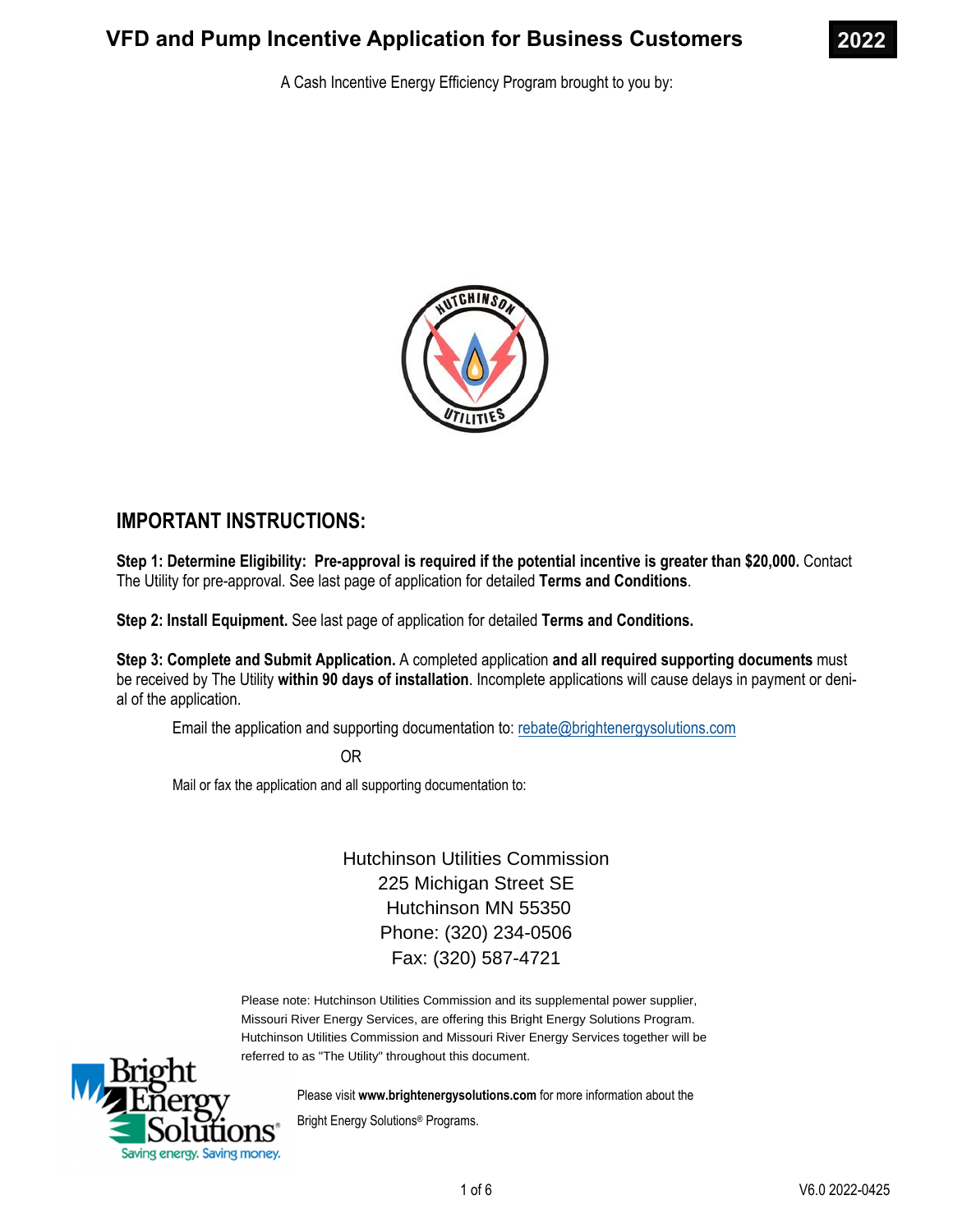

### HAS THIS PROJECT BEEN PREAPPROVED?  $\square$  YES  $\square$  NO

| <b>Customer Information (Please Print)</b>                                                                                                                |                                |                                                            |              |                |                      |                                       |                |
|-----------------------------------------------------------------------------------------------------------------------------------------------------------|--------------------------------|------------------------------------------------------------|--------------|----------------|----------------------|---------------------------------------|----------------|
| Company Name                                                                                                                                              |                                |                                                            | Contact Name |                |                      |                                       | Date Submitted |
| Installation Address                                                                                                                                      | City                           |                                                            |              | State          |                      | Zip Code                              |                |
| Mailing Address                                                                                                                                           | City                           |                                                            |              | State          |                      | Zip Code                              |                |
| <b>Phone</b>                                                                                                                                              | Installation (Completion) Date |                                                            |              |                |                      |                                       |                |
| Email Address*                                                                                                                                            |                                |                                                            |              |                |                      |                                       |                |
| (By providing your email address, you are granting The Utility permission to send emails regarding this project and/or updates on our incentive programs) |                                |                                                            |              |                |                      |                                       |                |
| Municipal Utility Account Number                                                                                                                          |                                |                                                            |              |                |                      |                                       |                |
| <b>Building Use-Please Check One</b>                                                                                                                      |                                |                                                            |              |                |                      |                                       |                |
| $\Box$ Office<br>$\Box$ Retail                                                                                                                            | □Convenience Store             | $\square$ Warehouse<br>$\Box$ Restaurant<br>$\Box$ Lodging |              |                | $\Box$ Manufacturing |                                       |                |
| School: <b>□Elementary □Secondary/High School □College</b><br>Healthcare: OClinic OHospital OOther/Miscellaneous:                                         |                                |                                                            |              |                |                      |                                       |                |
| <b>Facility Hours of Operation</b>                                                                                                                        |                                |                                                            |              |                |                      |                                       |                |
| Hours per day                                                                                                                                             | Days per Week                  |                                                            |              | Weeks per Year |                      | Hours per Year (hours x days x weeks) |                |
|                                                                                                                                                           |                                |                                                            |              |                |                      |                                       |                |

| Vendor/Contractor Information |                                                                                                                                                            |              |          |  |  |
|-------------------------------|------------------------------------------------------------------------------------------------------------------------------------------------------------|--------------|----------|--|--|
| Company Name                  | Contact Name                                                                                                                                               | Phone        |          |  |  |
| Address                       | City                                                                                                                                                       | <b>State</b> | Zip Code |  |  |
| Email Address*                |                                                                                                                                                            |              |          |  |  |
|                               | *(By providing your email address, you are granting The Utility permission to send emails regarding this project and/or updates on our incentive programs) |              |          |  |  |

| <b>Payment Information</b>                                                                           |                                            |              |                              |  |  |
|------------------------------------------------------------------------------------------------------|--------------------------------------------|--------------|------------------------------|--|--|
| Please process payment to: $\Box$ Customer (listed above) $\Box$                                     | Vendor or Contractor (listed above) $\Box$ |              | <b>Alternative Recipient</b> |  |  |
| If payment is to be made to an Alternative Recipient, please complete the remainder of this section: |                                            |              |                              |  |  |
| Company Name                                                                                         | <b>Contact Name</b>                        | Phone        |                              |  |  |
| Address                                                                                              | City                                       | <b>State</b> | Zip Code                     |  |  |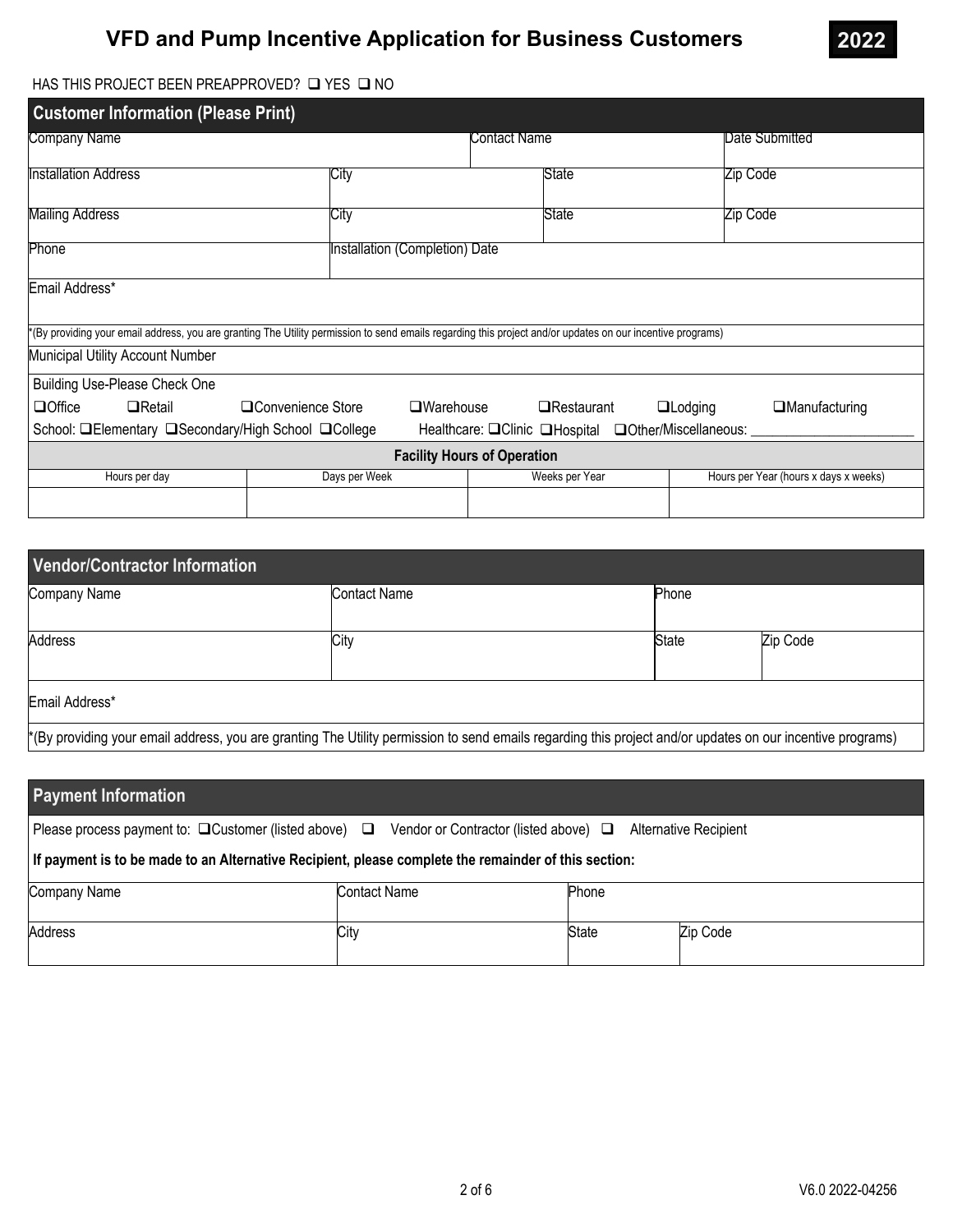# **A. Variable Frequency Drives (VFD's) on HVAC Fans, HVAC Pumps and Process Pumps**

The equipment below is (check one)  $\Box$  New Equipment  $\Box$  Add VFD to Existing Equipment

VFD's used to replace existing or failed VFD's do not qualify for incentives.

| <b>VFD Used to</b><br>Control<br>(Check One) | <b>VFD Motor</b><br>Horsepower* | <b>Make/Model or Catalog #</b> | Qty | Incentive* | Annual<br>Operating<br><b>Hrs</b><br>(Minimum<br>of 1500) | <b>Date</b><br>Installed &<br>Operable<br>(MM/YY) | <b>Total Incentive</b> |
|----------------------------------------------|---------------------------------|--------------------------------|-----|------------|-----------------------------------------------------------|---------------------------------------------------|------------------------|
| □Process Pump                                |                                 |                                |     |            |                                                           |                                                   |                        |
| <b>□HVAC Pump</b>                            |                                 |                                |     | \$40.00/hp |                                                           |                                                   |                        |
| <b>□HVAC Fan</b>                             |                                 |                                |     |            |                                                           |                                                   |                        |
| □Process Pump                                |                                 |                                |     |            |                                                           |                                                   |                        |
| <b>□HVAC Pump</b>                            |                                 |                                |     | \$40.00/hp |                                                           |                                                   |                        |
| □HVAC Fan                                    |                                 |                                |     |            |                                                           |                                                   |                        |
| □Process Pump                                |                                 |                                |     |            |                                                           |                                                   |                        |
| <b>□HVAC Pump</b>                            |                                 |                                |     | \$40.00/hp |                                                           |                                                   |                        |
| <b>□HVAC Fan</b>                             |                                 |                                |     |            |                                                           |                                                   |                        |
| □Process Pump                                |                                 |                                |     |            |                                                           |                                                   |                        |
| <b>□HVAC Pump</b>                            |                                 |                                |     | \$40.00/hp |                                                           |                                                   |                        |
| <b>□HVAC Fan</b>                             |                                 |                                |     |            |                                                           |                                                   |                        |
| □Process Pump                                |                                 |                                |     |            |                                                           |                                                   |                        |
| <b>□HVAC Pump</b>                            |                                 |                                |     | \$40.00/hp |                                                           |                                                   |                        |
| <b>□HVAC Fan</b>                             |                                 |                                |     |            |                                                           |                                                   |                        |
| <b>Subtotal Section A:   \$</b>              |                                 |                                |     |            |                                                           |                                                   |                        |

## PLEASE ATTACH THE FOLLOWING REQUIRED DOCUMENTS:

- 1. Invoice clearly showing proof of purchase including date purchased, model numbers and cost. If contractor installed, please include installation date, address and total project cost.
- **VFD's used to replace existing or failed VFD's do not qualify for incentives.**
- VFD's must be automatically controlled by a variable signal, and have load diversity that will result in savings through motor speed variation.
- The motor controlled must be set to operate a minimum of 1500 hours annually to be eligible for incentive. Redundant or backup units do not
- This incentive is for VFD's used on process pumps, HVAC pumps and HVAC fans only.
	- Examples include VFD's used to control the following: HVAC fans, boiler draft fans, cooling tower fans, chilled water distribution pumps, and hot water distribution pumps.
- HVAC FANS. centives for VFD's used to control HVAC fans are only offered for VFD's installed on existing HVAC fans up to 400 horsepower. Incentives are available for retrofits only and are not offered for new construction or new installations.
- WALL AXIAL FANS. Incentives for VFD's used to control wall axial fans (shuttered wall fans, sidewall prop fans, etc.) used in conditioned spaces are offered for new installations and retrofits.
- HVAC PUMPS. Incentives for VFD's used to control HVAC pumps are only offered for VFD's installed on existing HVAC equipment and are limited to pumps up to 400 horsepower. Incentives are available for retrofits only and are not offered for new construction or new installations except for pumps  $< 7.5$  HP.
- PROCESS PUMPS. Incentives for VFD's used to control process pumps are limited to the following horsepower ranges:

∗For new process pumps - only VFD's used to control motors 1 through 50 horsepower are eligible.

∗For retrofit of existing process pumps - only VFD's added to control motors 1 through 400 horsepower are eligible.

\*Maximum incentive cannot exceed 75% of the total project cost including installation.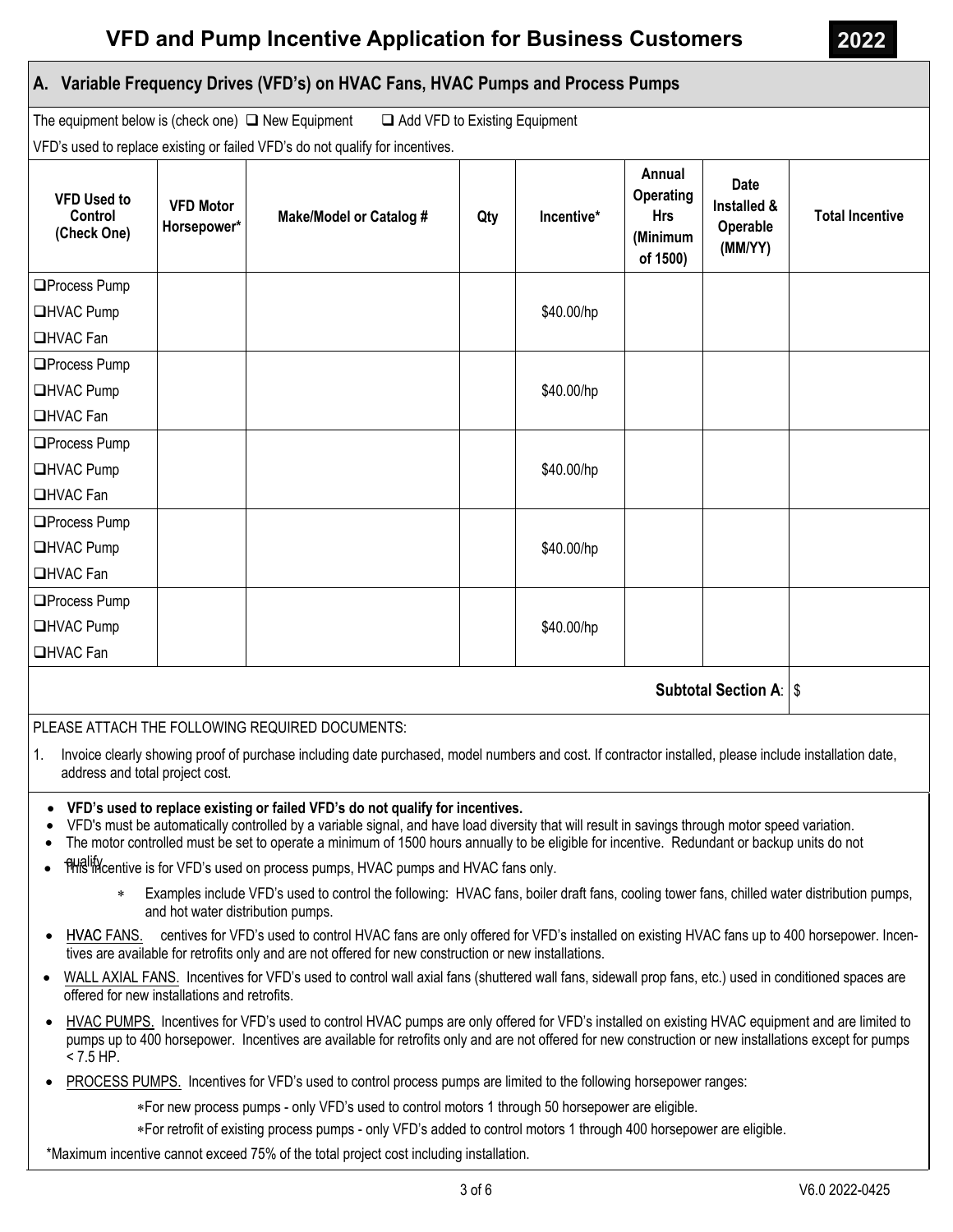| Pump<br><b>Type</b><br><b>ESFM</b><br><b>ESCC</b><br>IL<br><b>RSV</b><br><b>ST</b><br><b>ESFM</b><br><b>ESCC</b><br>IL                                                                                                                                                                       | <b>Make/Model or Catalog #</b> | Qty | Horsepower<br><b>Installed</b> | Incentive per<br>Horsepower*<br><b>Constant Load Pumps</b><br>\$11.00<br>\$11.00<br>\$9.00 | <b>Pump Energy Index (PEI)</b><br>PEI of Pump<br>Installed | Maximum<br>Allowed<br>.93<br>.93 | Annual<br><b>Operating Hrs</b><br>(Minimum 1500)<br>Hrs.<br>Hrs. | <b>Total</b><br>Incentive |
|----------------------------------------------------------------------------------------------------------------------------------------------------------------------------------------------------------------------------------------------------------------------------------------------|--------------------------------|-----|--------------------------------|--------------------------------------------------------------------------------------------|------------------------------------------------------------|----------------------------------|------------------------------------------------------------------|---------------------------|
|                                                                                                                                                                                                                                                                                              |                                |     |                                |                                                                                            |                                                            |                                  |                                                                  |                           |
|                                                                                                                                                                                                                                                                                              |                                |     |                                |                                                                                            |                                                            |                                  |                                                                  |                           |
|                                                                                                                                                                                                                                                                                              |                                |     |                                |                                                                                            |                                                            |                                  |                                                                  |                           |
|                                                                                                                                                                                                                                                                                              |                                |     |                                |                                                                                            |                                                            |                                  |                                                                  |                           |
|                                                                                                                                                                                                                                                                                              |                                |     |                                |                                                                                            |                                                            |                                  |                                                                  |                           |
|                                                                                                                                                                                                                                                                                              |                                |     |                                |                                                                                            |                                                            | .94                              | Hrs.                                                             |                           |
|                                                                                                                                                                                                                                                                                              |                                |     |                                | \$20.00                                                                                    |                                                            | .87                              | Hrs.                                                             |                           |
|                                                                                                                                                                                                                                                                                              |                                |     |                                | \$13.00                                                                                    |                                                            | .92                              | Hrs.                                                             |                           |
|                                                                                                                                                                                                                                                                                              |                                |     |                                | <b>Variable Load Pumps</b>                                                                 |                                                            |                                  |                                                                  |                           |
|                                                                                                                                                                                                                                                                                              |                                |     |                                | \$31.00                                                                                    |                                                            | .46                              | Hrs.                                                             |                           |
|                                                                                                                                                                                                                                                                                              |                                |     |                                | \$22.00                                                                                    |                                                            | .47                              | Hrs.                                                             |                           |
|                                                                                                                                                                                                                                                                                              |                                |     |                                | \$22.00                                                                                    |                                                            | .48                              | Hrs.                                                             |                           |
| <b>RSV</b>                                                                                                                                                                                                                                                                                   |                                |     |                                | \$25.00                                                                                    |                                                            | .43                              | Hrs.                                                             |                           |
| <b>ST</b>                                                                                                                                                                                                                                                                                    |                                |     |                                | \$6.00                                                                                     |                                                            | .55                              | Hrs.                                                             |                           |
| Subtotal Section B   \$                                                                                                                                                                                                                                                                      |                                |     |                                |                                                                                            |                                                            |                                  |                                                                  |                           |
| ESFM = End Suction, Frame Mounted<br>ESCC = End Suction, Close Coupled<br>$IL = In-Line$<br>RSV = Radially Split, Multi-state, Vertical in-line Diffuser Casing<br>ST = Submersible Turbine<br>PLEASE ATTACH THE FOLLOWING REQUIRED DOCUMENTS:                                               |                                |     |                                |                                                                                            |                                                            |                                  |                                                                  |                           |
|                                                                                                                                                                                                                                                                                              |                                |     |                                |                                                                                            |                                                            |                                  |                                                                  |                           |
| 1) ER Certificate, if available, this document can be provided by your contractor.<br>Invoice clearly showing proof of purchase including date purchased, model numbers, horsepower and chost. If contractor installed, please include<br>installation date, address and total project cost. |                                |     |                                |                                                                                            |                                                            |                                  |                                                                  |                           |
| • Pump efficiency is based on the Pump Energy Index (PEI) as certified by the Hydraulic Institute for the specific model and load type (constant or<br>variable).                                                                                                                            |                                |     |                                |                                                                                            |                                                            |                                  |                                                                  |                           |
| • Pumps must be set to operate a minimum of 1500 hours annually to be eligible.                                                                                                                                                                                                              |                                |     |                                |                                                                                            |                                                            |                                  |                                                                  |                           |
| • Variable load pumps are not eligible for an additional incentive for the variable frequency drive.                                                                                                                                                                                         |                                |     |                                |                                                                                            |                                                            |                                  |                                                                  |                           |
| *Maximum incentive cannot exceed 75% of the total project cost including installation.                                                                                                                                                                                                       |                                |     |                                |                                                                                            |                                                            |                                  |                                                                  |                           |
| ** Pump Efficiency represents the efficiency at the design operating point on the pump curve.                                                                                                                                                                                                |                                |     |                                |                                                                                            |                                                            |                                  |                                                                  |                           |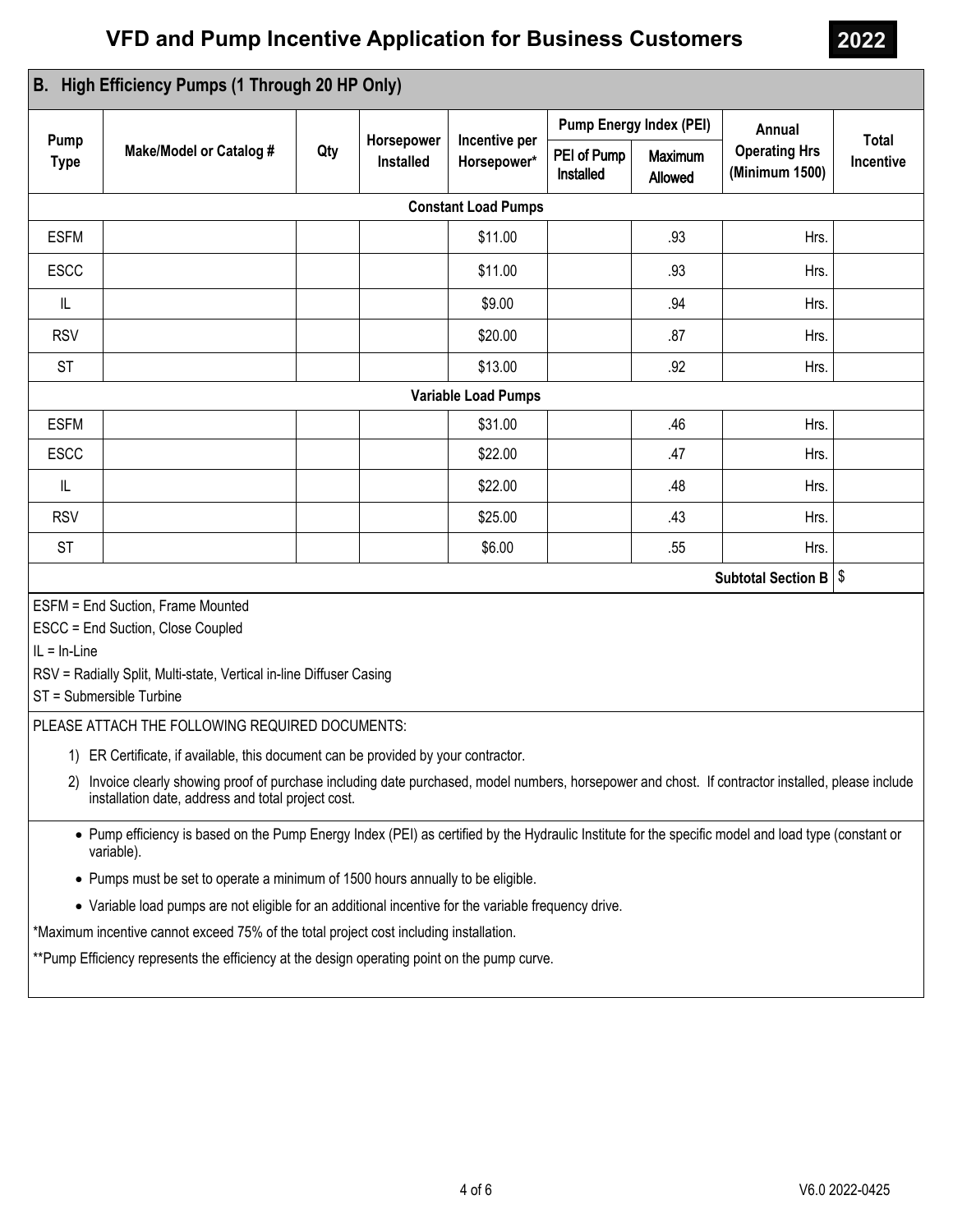| <b>Summary of Incentives</b>                                                             |  |
|------------------------------------------------------------------------------------------|--|
| Subtotal Section A: Variable Frequency Drives on HVAC Fans, HVAC Pumps and Process Pumps |  |
| Subtotal Section B: High Efficiency Pumps                                                |  |
| Total Incentive: S                                                                       |  |

#### Certifications and Signature

I hereby certify that: 1. The information contained in this application is accurate and complete; 2. All installation is complete and the unit(s) is operational prior<br>to submitting application; 3. All rules of this incenti

The customer agrees to verification of equipment installation which may include a site inspection by a program or utility representative. The customer under-Frequency of the district is not allowed to receive more than one incentive from this program on any piece of equipment. The customer agrees to indemnify, defend,<br>hold harmless and release The Utility from any claims, dama

Please sign and complete all information below.

| <b>Customer Signature</b> | <b>Print Name</b>     |      |  |  |
|---------------------------|-----------------------|------|--|--|
|                           | Title (if applicable) | Date |  |  |

## **Commercial BES Application Checklist**

Before submitting this application please complete and include all items listed below:

 $\checkmark$  Complete Application

Customer Information Section Vendor/Contractor Information Section **□Rebate sections Completed** Customer Signature (above)

## $\checkmark$  Attach a Copy of the Equipment Invoice

**□ Equipment Quantities** 

Model numbers of equipment installed

 $\checkmark$  Specification Sheets, AHRI Certificates or Energy Star Documents

| <b>Member Utility Use Only</b>    |                      |                      | Date Received: |  |  |
|-----------------------------------|----------------------|----------------------|----------------|--|--|
| Pre-Inspected?                    | $\Box$ Yes $\Box$ No | Date Pre-Inspected:  | Initials:      |  |  |
| Post-Inspected?                   | $\Box$ Yes $\Box$ No | Date Post-Inspected: | Initials:      |  |  |
| Incentive Approved?               | $\Box$ Yes $\Box$ No | Amount \$            | Date Approved: |  |  |
| Utility or Program Representative |                      |                      |                |  |  |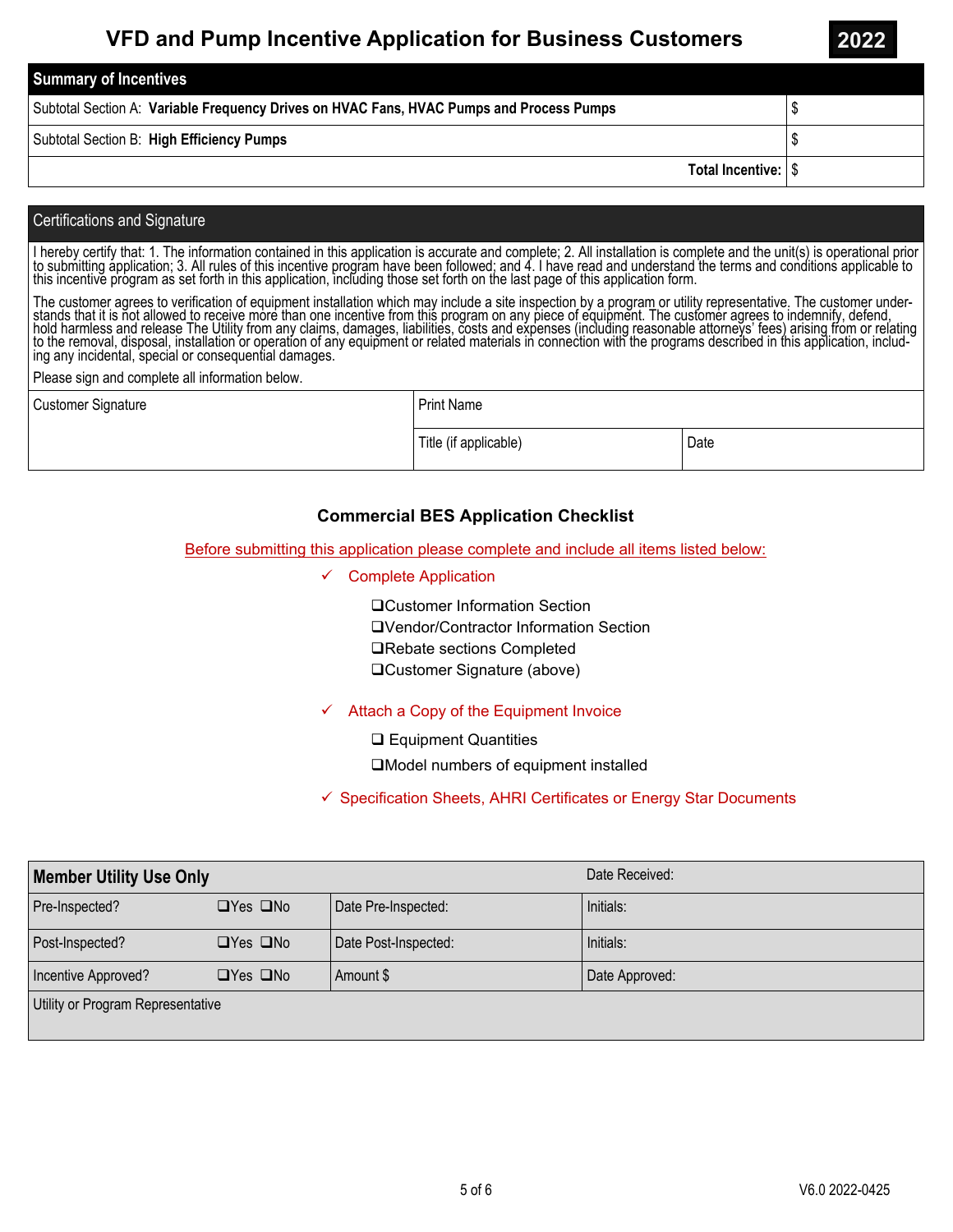

### ELIGIBILITY:

- · These incentives are offered by Missouri River Energy Services and its participating members. For questions regarding eligibility, call your local utility listed on the cover page of this application.
- Commercial, industrial, and governmental customers who purchase electricity from The Utility are eligible to participate in the Bright Energy Solutions® VFD and Pump Incentive Program. Eligible equipment must be connected to an electric service billed under a commercial or industrial rate class by The Utility. Excludes equipment for residential spaces such as apartments.
- · Customers that self-generate more than 5% of their annual energy needs are not eligible for BES rebates. The Bright Energy Choices green energy program can help customers achieve net-zero carbon or 100% renewable power supply without self-generation. Contact your utility for more information.
- · This program is applicable only to equipment that meets the detailed equipment specifications and requirements described in this application. The Utility will determine, in its discretion, whether such specifications and requirements are satisfied.
- · Customers may not receive more than one incentive for each piece of equipment installed under this program or any combination of Bright Energy Solutions programs.

### TERMS AND CONDITIONS:

- 1. Incentive Offer: Projects, including all required installation, must be completed by December 31 of the year indicated on this application form. A signed application and itemized invoices for materials and labor must be submitted to the participating utility at the address located on the cover page of this application within 90 calendar days of project completion. Please keep a copy for your records.
- 2. Proof of Purchase: This application must have complete information and be submitted with an invoice(s) itemizing the new equipment purchased and labor costs. The invoice(s) must indicate date of purchase, size, type, make, model and total project cost. The AHRI Certificate of Product Ratings must also be provided where applicable and available. In cases where the AHRI Certificate of Product Ratings is not available or applicable the manufacturer (OEM) specification sheets must also be included.
- 3. Compliance:
	- a) All projects must comply with federal, state, and local codes.
	- b) All equipment must be new or retrofitted with new components per the program specifications. Used or rebuilt equipment is nd eligible for incentives. Existing equipment must be removed and properly disposed of.
	- c) Equipment must meet specification requirements and be purchased, installed and operating prior to submitting an incentive application.
	- d) Equipment must not be used to qualify and receive payment for energy savings from any wholesale electricity market.
	- e) Customers may only receive one incentive per piece of qualifying equipment.
	- f) All projects for which more than \$20,000 in incentive payments is sought must be approved by The Utility prior to the commencement of the project. Receipt of pre-approval does not guarantee incentive payments will be made. Incentive payments will be made only upon the customer's satisfaction of all terms and conditions of this program.
	- g) All terms and conditions of this application must be satisfied by the customer.
- 4. Payment: Once completed paperwork is submitted, incentive payments are usually made within 4-8 weeks. Incomplete applications will either delay payments or be denied. The Utility reserves the right to refuse payment and participation if the customer or the customer's contractor violates program rules and procedures.
- 5. Inspection: The Utility may conduct an inspection of the customer's facility to survey any installed projects. All projects exceeding \$10,000 of incentives will be inspected prior to incentive payment. The Utility may inspect customer records relating to incentives sought by the customer.
- 6. Information Sharing: The Utility reserves the right to publicize your participation in this program, unless you specifically request otherwise in writing. Information contained in this application may be shared with state boards, commissions, departments, and other Bright Energy Solutions participating utilities.
- 7. Program Discretion: Incentives are available on a first-come, first-served basis. This program and its incentive amounts are subject to change or termination without notice at the discretion of The Utility. Neither pre-approval of a project, nor any other action by The Utility, will entitle a customer to an incentive payment until the application is finally approved by The Utility. The Utility reserves the right to load manage (cycle on or off) customer equipment that qualifies for incentives under this program.
- 8. Logo Use: Customers or trade allies may not use the name or logo of Bright Energy Solutions, The Utility, or any other participating utility in any marketing, advertising, or promotional material without written permission.
- 9. Disclaimers: The Utility
	- a) does not endorse any particular manufacturer, product, labor or system design by offering these programs;
	- b) will not be responsible for any tax liability imposed on the customer as a result of the payment of incentives;
	- c) does not expressly or implicitly warrant the installation or performance of installed equipment or any contractor's quality of work (contact the equipment manufacturer or contractor for warranties);
	- d) is not responsible for the proper disposal/recycling of any waste generated as a result of this project;
	- e) is not liable for any damage, injury, or loss of life arising from or relating to the removal, installation, or operation of any equipment, or any other action taken by the customer or The Utility, in connection with a project undertaken by the customer under the programs described in this application;
	- f) does not guarantee that a specific level of energy or cost savings will result from the implementation of energy efficiency measures or the use of products funded under this program.